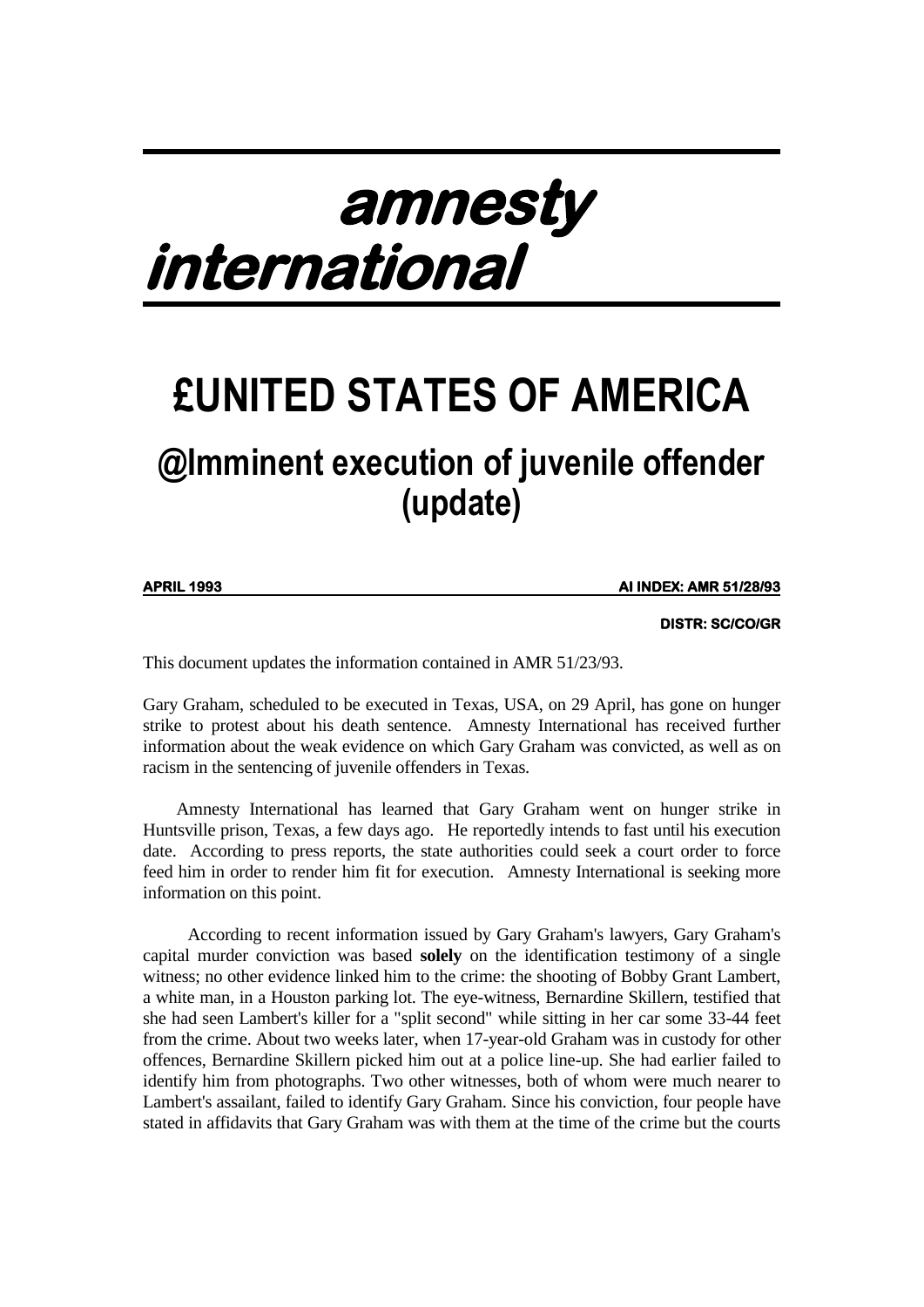have refused to consider this evidence. Texas law requires that motions for a new trial based on newly discovered evidence must be made within 30 days of sentence.

During the sentencing phase of Gary Graham's trial, the jury was instructed to answer three questions: whether the crime was deliberate; whether the defendant was likely to be a continuing danger to society; and whether the killing was unreasonable in response to a provocation. Once the jury had answered yes to all three questions, the death sentence was automatically imposed. In 1982, a three judge panel of the Fifth Circuit Court of Appeals held that Gary Graham's death sentence violated the Constitution because his jury was unable to consider youth fully in deciding whether he should be sentenced to death or life imprisonment. That decision was later overturned by the full Fifth Circuit Court of Appeals in a 7-6 decision. The US Supreme Court recently upheld his death sentence in an equally narrow 5-4 decision. (The Texas statute itself was amended in 1991 to allow the consideration of some mitigating evidence at the sentencing hearing beyond the three special questions mentioned above, but this has not affected Gary Graham's case.)

Seven of the eight juvenile offenders on death row in Texas are black or Hispanic, three of them from Harris County where Gary Graham was tried. According to Gary Graham's lawyers, Harris County is notorious for its disparate treatment of African Americans in the criminal justice system, particularly young offenders. In 1991, 1,851 blacks and only 209 whites were imprisoned per 100,000 population in each ethnic group. 56% of prisoners on death row from Harris County are black and 35% are white. Of those sentenced to death from Harris County who were under 21 at the time of the crime, 70% are black, 14% are white and 16% are Hispanic and asian.

(African Americans make up only 12 per cent of the general population in Texas.) All but one of the jurors in Gary Graham's case was white, as was the prosecutor.

The above evidence suggests that racial bias may have played a part in the outcome of Gary Graham's case, adding to the concerns regarding his youth and the weaknesses in the evidence on which he was convicted. Gary Graham's case has been compared in some press articles in Texas with the recent case of an 18 year old "white supremacist", whom an all-white Texas jury sentenced to probation only after he was convicted of participating in the murder of a black man.

Safeguards guaranteeing the protection of the rights of those facing the death penalty, adopted by the United Nations Economic and Social Council in 1984 (Ecosoc Resolution 1984/50), provide at (4) that "capital punishment may be imposed only when the guilt of the person charged is based upon clear and convincing evidence leaving no room for an alternative explanation of the facts." This standard has apparently not been met in Gary Graham's case.

**KEYWORDS**: DEATH SENTENCE / JUVENILES / HUNGER-STRIKE / RACIAL DISCRIMINATION / TRIALS /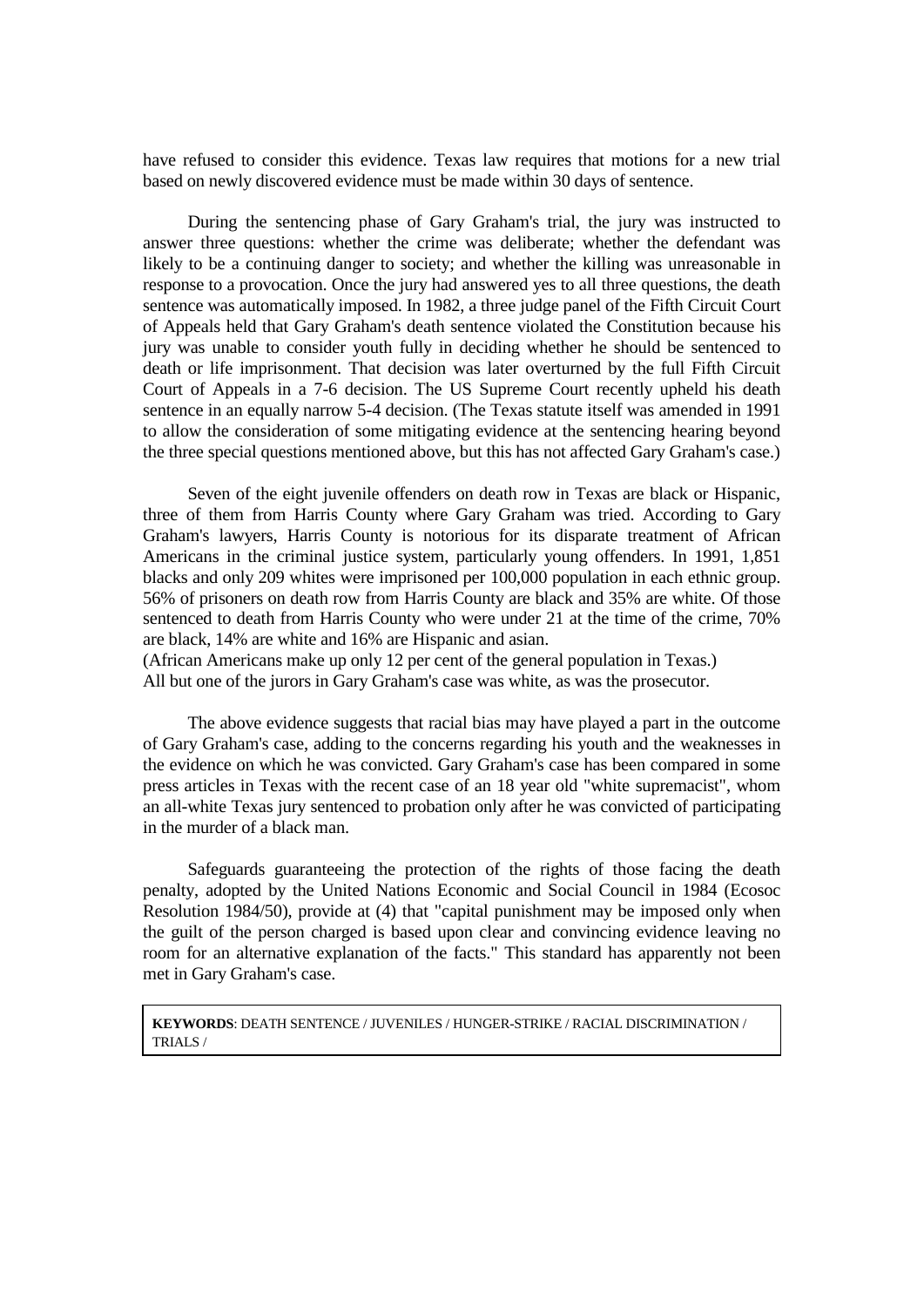### INTERNATIONAL SECRETARIAT, 1 EASTON STREET, LONDON WC1X 8DJ, UNITED KINGDOM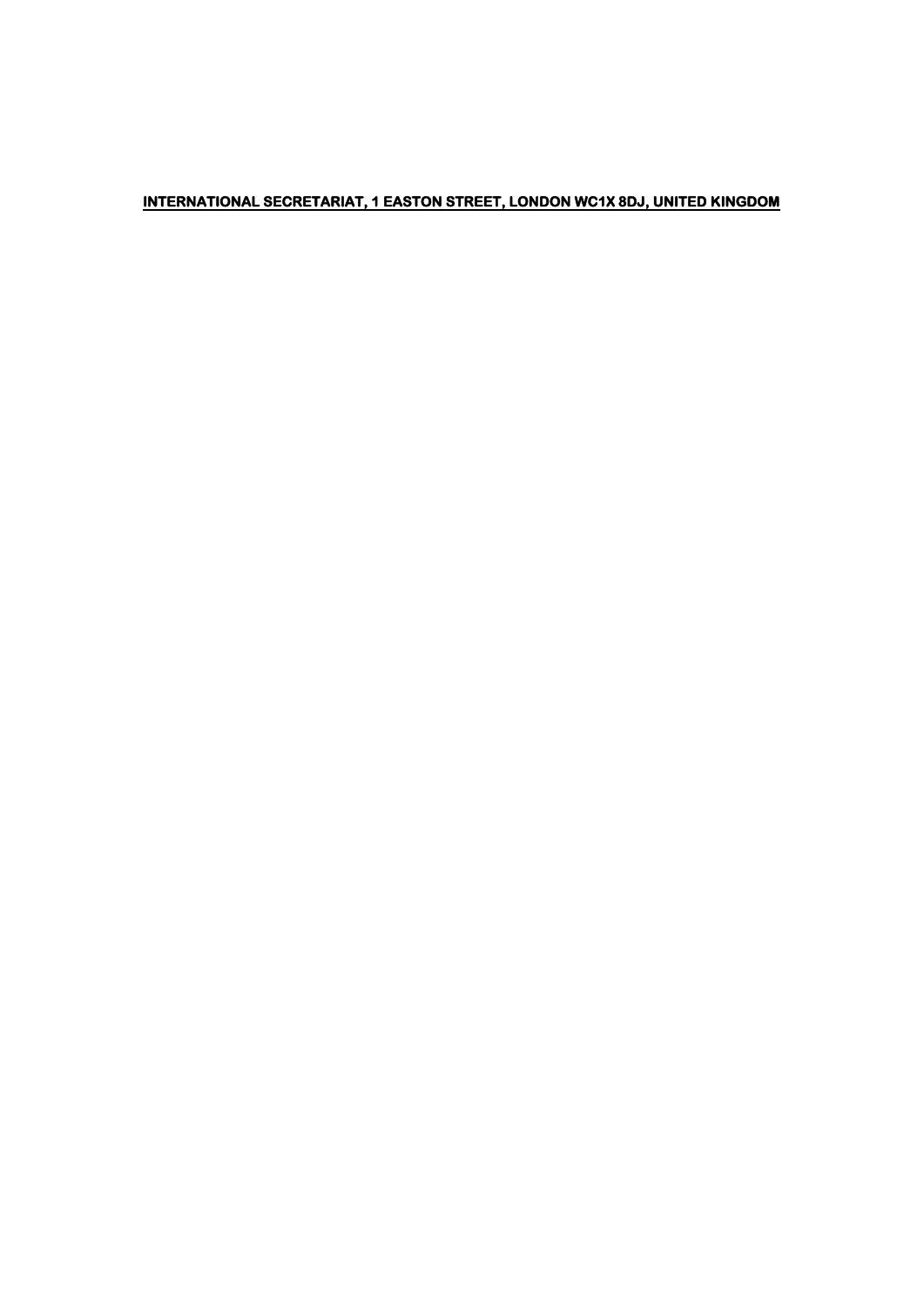#### **WHAT YOU CAN DO**

#### **FURTHER APPEALS: In addition to the points included in the previous document, you should raise the following concerns:**

To Governor Richards

- urging that Governor Richards intervene to prevent the execution of Gary Graham.

To the Board of Pardons and Paroles

- urging that the Board of Pardons and Paroles grant clemency, taking into account Gary Graham's youth at the time of the crime, poor legal representation at trial, and the weakness of the identification evidence on which he was convicted.

To All, including federal authorities:

- letters should also express concern about the evidence of racism in application of the death penalty in Texas, particularly as regards young offenders, citing some of the statistics given regarding capital sentencing in Harris County.

#### **APPEALS TO:**

Texas Board of Pardons and Paroles 8610 Shoal Creek Boulevard, PO Box 13401 Capitol Station Austin, TX 78711-3401 USA **Telegrams: Texas Board Pardons/Paroles, Austin, TX 78711, USA Faxes: +1 512 467 0945 Tel: +1 512 406 5852**

The Honorable Ann Richards Governor of Texas Office of the Governor PO Box 12428, Capitol Station Austin, TX 78711, USA **Faxes: +1 512 463 1849**

#### **COPIES TO:**

Bill Clinton President of the USA The White House Office of the President 1600 Pannsylvania Avenue Washington DC 20500 **Tel: +1 202 456 1414 Fax: +1 202 456 2461 Tlx: ITT 440074** Salutation: Dear Mr President

Newspaper The Letters Editor Houston Chronicle 801 Texas Avenue

Janet Reno Attorney General of the USA Department of Justice 10th Street and Constitution Ave NW Washington DC 20530, USA **Tel: +1 202 514 2000 Fax: +1 202 514 4699 Tlx: TWX 710 822 1907** Salutation: Dear Attorney General